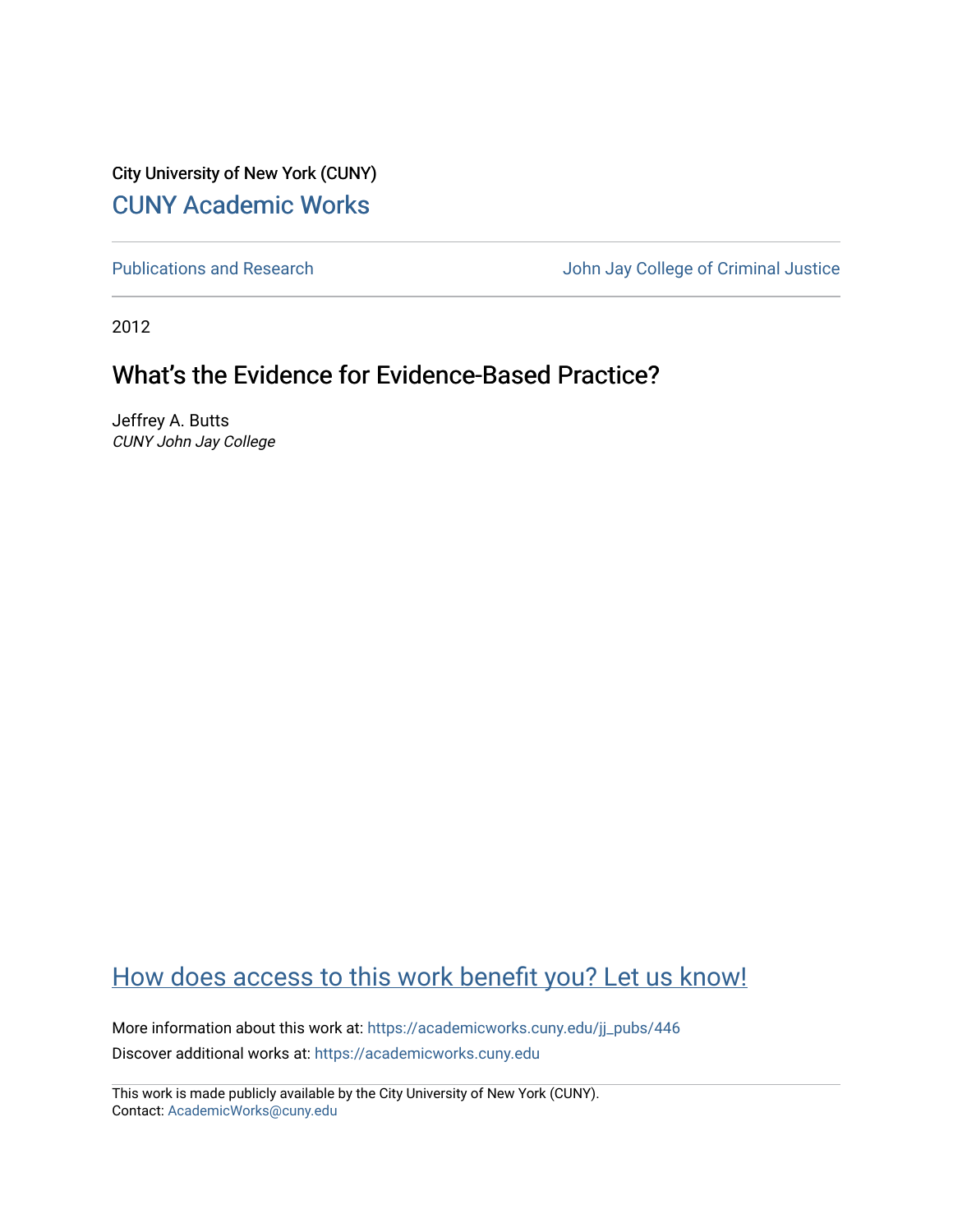# 2012-10 Research and DATABILIS October 5, 2012 Research and

# What's the Evidence for Evidence-Based Practice?

by Jeffrey A. Butts

Youth justice practitioners need to understand the basics of evaluation research, including the statistical methods used to generate evidence of program effectiveness. A study that reports statistically significant results is not necessarily evidence of effectiveness, and being evidence-based does not mean a program is guaranteed to work. In today's youth justice system, understanding these basic principles of evaluation research is part of every practitioner's job.

## The Limits of Evaluation Research

An evidence-based approach to youth justice is better than an approach based purely on faith or anecdote, but practitioners need to appreciate the limitations of evaluation research. First, the findings of existing evaluations are not a sufficient basis for making all of the choices involved in building and operating a modern youth justice system. Lawmakers who insist on irrefutable evidence for every policy or program will end up distorting the necessary balance of comprehensiveness and effectiveness.

Second, there is no such thing as a perfect study. Program evaluations are essentially studies of human behavior as well as the strategies for changing behavior. Human behavior, however, is enormously complex and not completely measurable. In a technical sense, researchers never prove that programs work. Their goal is to reduce uncertainty.

Third, no matter how strong evaluation results may be, some uncertainty always remains. To say that a program is evidence-based means that researchers are pretty sure that having the program is better than not having the program, or that the odds of the program achieving its outcomes are pretty good. Positive evaluation findings do not guarantee that a program will work every time, for every person, and in every situation. Practitioner judgment is still required.

[Interventions that can be assessed](http://www.hks.harvard.edu/ocpa/pdf/A%20Lot%20to%20Lose%20final.pdf)  by experimental methods attract the bulk of talent and resources, while promising activities that aren't built on a linear relationship between cause and effect and cannot be entirely contained and controlled in a laboratory-like setting will be disparaged and downgraded.

Katya Fels Smyth and Lisbeth B. Schorr, 2009

Research evidence comes in different forms. In fact, some evidence originates from qualitative studies, where data are maintained as stories or narratives and researchers conduct their investigations using interviews and direct observations. Qualitative studies have a role to play in the evaluation of youth justice programs, but they rarely achieve the same policy impact as do quantitative or statistical studies.

# Statistical Significance

Even in quantitative studies, standards of evidence vary. Studies of basic, empirical questions (e.g., is drug court associated with less recividism?) may rely on statistical significance as their principal metric. Stated in terms of probability, or *p* values, a researcher might report that the use of a particular intervention is associated with lower recidivism, and the connection between the two is so strong that there is less than a one percent probability ( $p < .01$ ) that the association would occur by chance alone. *(Note that this means such an association could be completely coincidental in one of every 100 tests.)*



#### [RESEARCH AND EVALUATION CENTER](http://johnjayresearch.org)

Part of the Research Consortium of John Jay College 555 West 57th Street, Suite 605 New York, NY 10019



www.johnjayresearch.org/rec